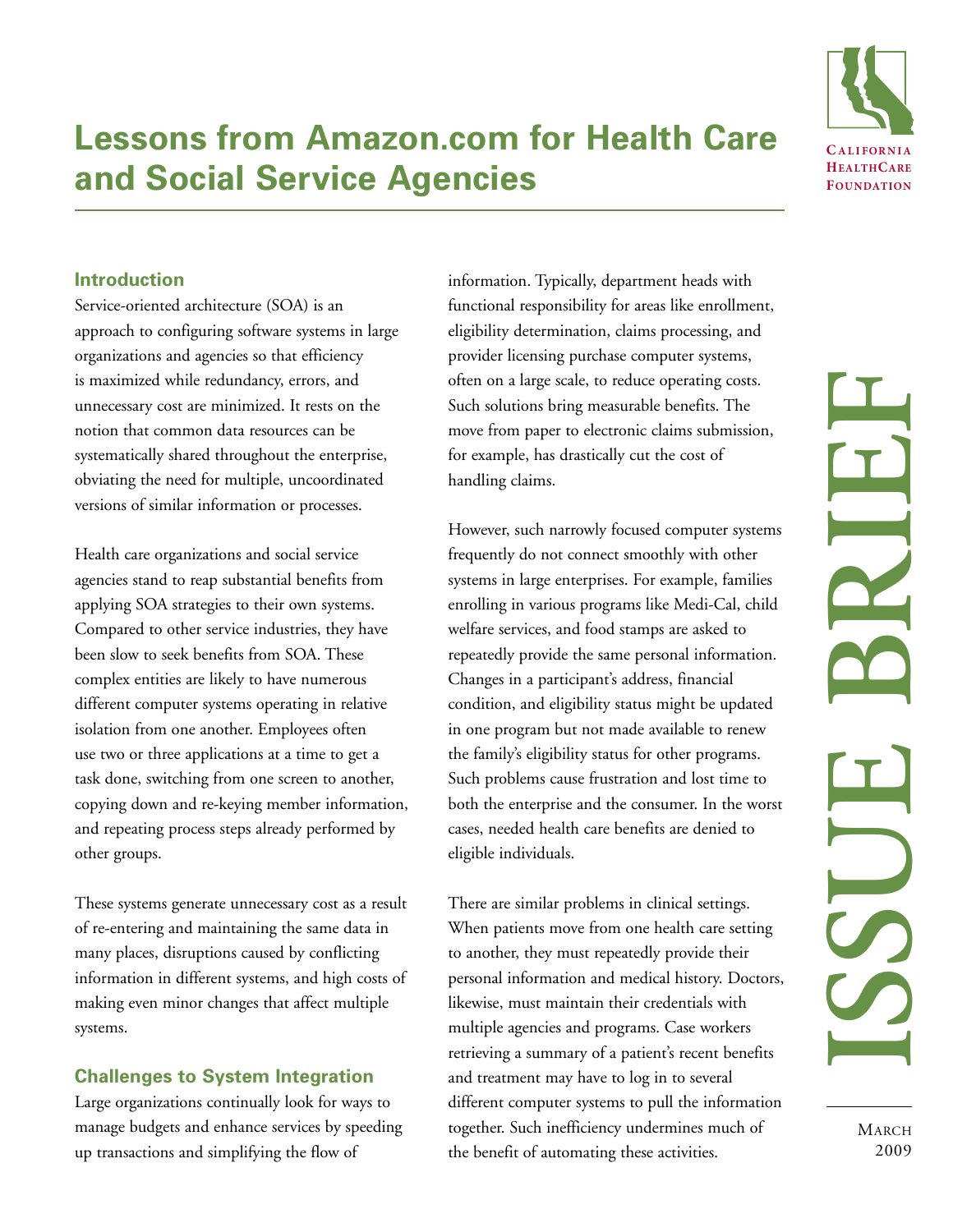A related challenge stems from having conflicting and inaccurate information in different systems. For example, when a public hospital clinic updates a patient's address during a visit, the subsequent correspondence about benefits may continue to be sent to the old address that still appears in the county's records. A consumer may provide different forms of his or her name (a recently divorced woman using her maiden name, for example) resulting in the creation of two separate records. Because information about people, providers, and programs are spread out in file cabinets and computer systems across departments and agencies, it is not always clear which information is current and accurate. Untangling such cases drains resources from the system and frustrates consumers.

Along with administrative inefficiency and out-of-sync data, a third major problem is the difficulty and expense of altering computer systems to keep pace with the institution's changing needs. Even a small enhancement can require major software rework and disrupt the operations of related systems. Many organizations have "legacy systems" running decades-old software that is poorly documented and best left alone. On the other hand, the cost of building whole new systems or renovating existing ones may be prohibitively expensive. The result is an impasse that tends to keep new ideas and innovation on the shelf.

# **Components of SOA**

Service-oriented architecture is emerging as a powerful tool to address these problems because it enables large enterprises to share information and activities across all units and entities. The approach begins with defining the following:

■ A collection of services. Services are the processes and information that are frequently used across the enterprise and where creating a common resource would bring value to the organization. For example, a single source for patient identification information would provide a "current mailing address" service to

all of the other systems that require or update that information.

- A matching collection of schemas. Shared services can effectively communicate with each other when there is a common language. A schema defines a common format for sharing information—for example, the format for passing prescription information between systems.
- A matching collection of policies. Policies governing the operation of individual services, might include the rules for security, response time, and other aspects of service behavior. For example, policies would define the conditions under which the information can be released, the audit trails that must be maintained, and the protocols for updating the information. A single set of policies would be in effect for any system that touches the data.

Defined services, schemas, and policies are fundamental concepts behind the federal government's efforts to promote a national health information network.

# **Three Key Benefits**

The implications of SOA for an enterprise the size of a state's health and human services agency are significant. With dozens of health and welfare departments at the state and local level—each with its own set of paper forms, workflow processes, and computer systems—the complexity is beyond what can be addressed by making each system run better. A service-oriented approach would look for those things that are common and shared by various agencies, such as services for program enrollment and provider accreditation. A payment disbursement service would create a single point for money flow. Each agency would provide a service that indicates a given person's eligibility status and recent activity.

On the clinical care side, an SOA framework would ease the efforts for hospitals, doctors, and other providers to securely and easily exchange patient data. An emergency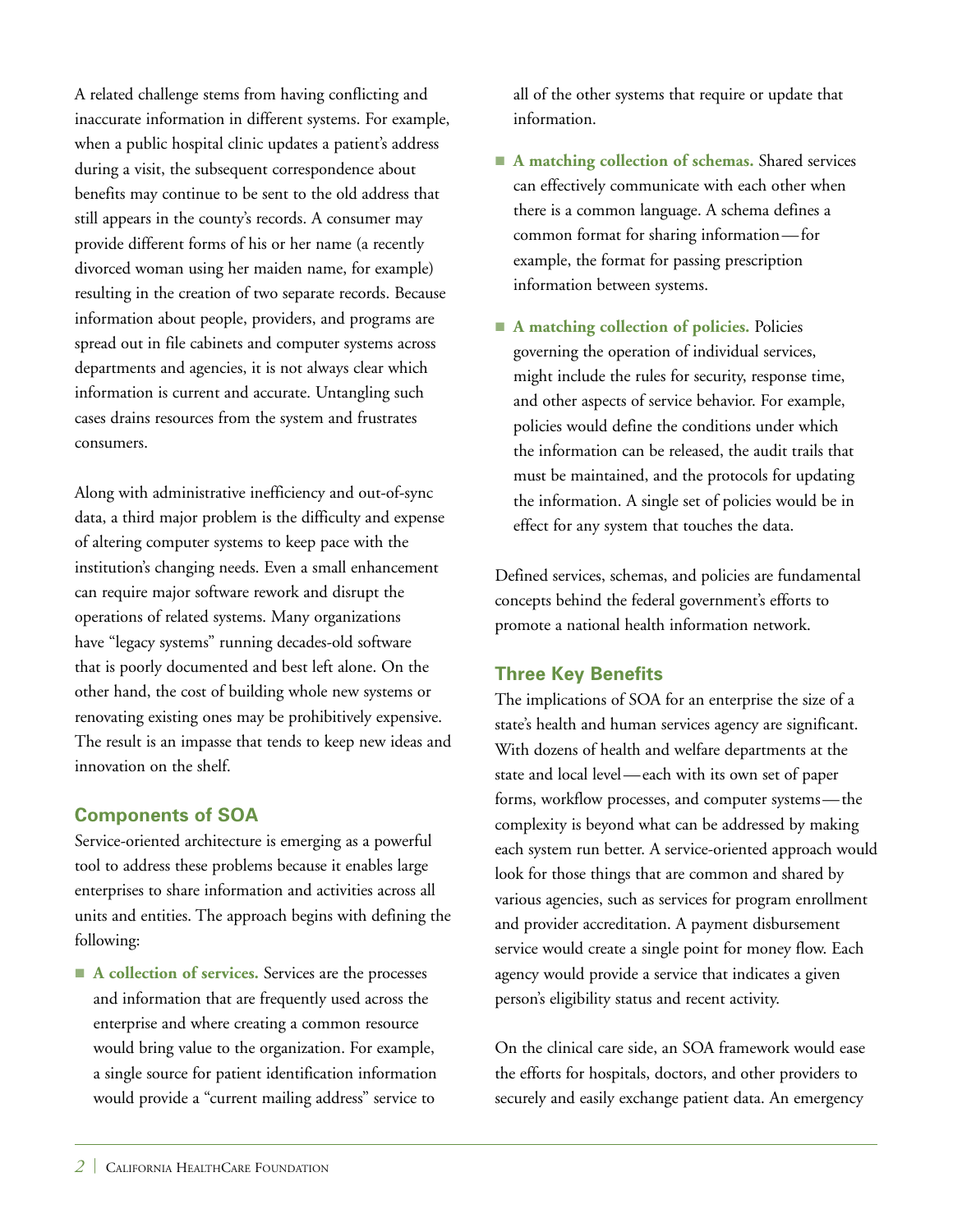room physician could access patient information not only from that hospital's system, but from those in other facilities, and learn quickly about the patient's recent heart surgery, medications, and allergies. This would minimize redundant diagnostic tests and reduce the chance of medical errors.

Such an SOA implementation at the state level would result in:

- 1. **Fewer redundant processes, data entry activities, and paperwork.** Any change to a provider's or consumer's information would be reflected across all of the programs. When one agency hands off a case to another, well-defined services would handle the transfer of information as smoothly as Amazon hands off a package to FedEx. There would be no need for printouts, mailed case files, or phone calls. The result would be better service at lower cost.
- 2. **Consistent information across the state and among agencies.** Improving the way state programs share information would give administrators a more complete and accurate top-level view of operations. Rather than focusing on the costs of a single activity, such as Medicaid enrollment, the state could look more broadly at enrollment and retention rates across a population or region.
- 3. **Better responsiveness to change.** SOA steers enterprises to think in terms of small blocks that can be assembled to solve problems, then reassembled to meet changing needs. The technology behind the shared services allows for new capabilities—support for Real ID cards for example—without having to replace whole systems. The result is faster organizational response to policy changes and new initiatives.

### **Online Retailers as a Model**

Such benefits have spurred the adoption of SOA principles at retail sites like Amazon.com, which provides a good model for understanding the concept. (See Figure 1 on the following page.) Amazon collaborates with other businesses—suppliers, shippers, and credit card firms—to create a seamless experience for its customers. As they browse through Amazon's offerings, they are looking not only at Amazon's own inventory but also products available from its many partners, such as Target, Macy's, and FAO Schwarz.

Customers don't have to log in to each of these retailers' sites and repeatedly enter shipping and payment information. Those data are collected just once, then provided as a service to the retail partners as needed. The retailers (Amazon calls them storefronts) each have their own inventory service with information about product availability, description, and shipping weight. VISA and MasterCard provide credit card payment services. Finally, FedEx, UPS, and the U.S. Postal Service calculate shipping costs, estimate delivery times, and track packages. The information that the Amazon customer gets is always correct because it comes from the vendor's own database, not from a duplicated version that would quickly be outdated.

Financial transactions, satellite maps, news feeds, traffic conditions, and in-store inventories from a wide variety of sources are all put together like building blocks into applications that can be accessed on the customer's laptop or even a mobile phone. Such seamlessness is highly efficient and highly valued by customers.

Because retail sites like Amazon are built on services, these same services can be used over and over again by Amazon on new projects and even by other companies looking to build their own retail sites. Such *reuse* is central to the value of SOA as a cost-saver and a lever for innovation. Amazon has made a business out of sharing the services that it built—customer profiles, shopping carts, product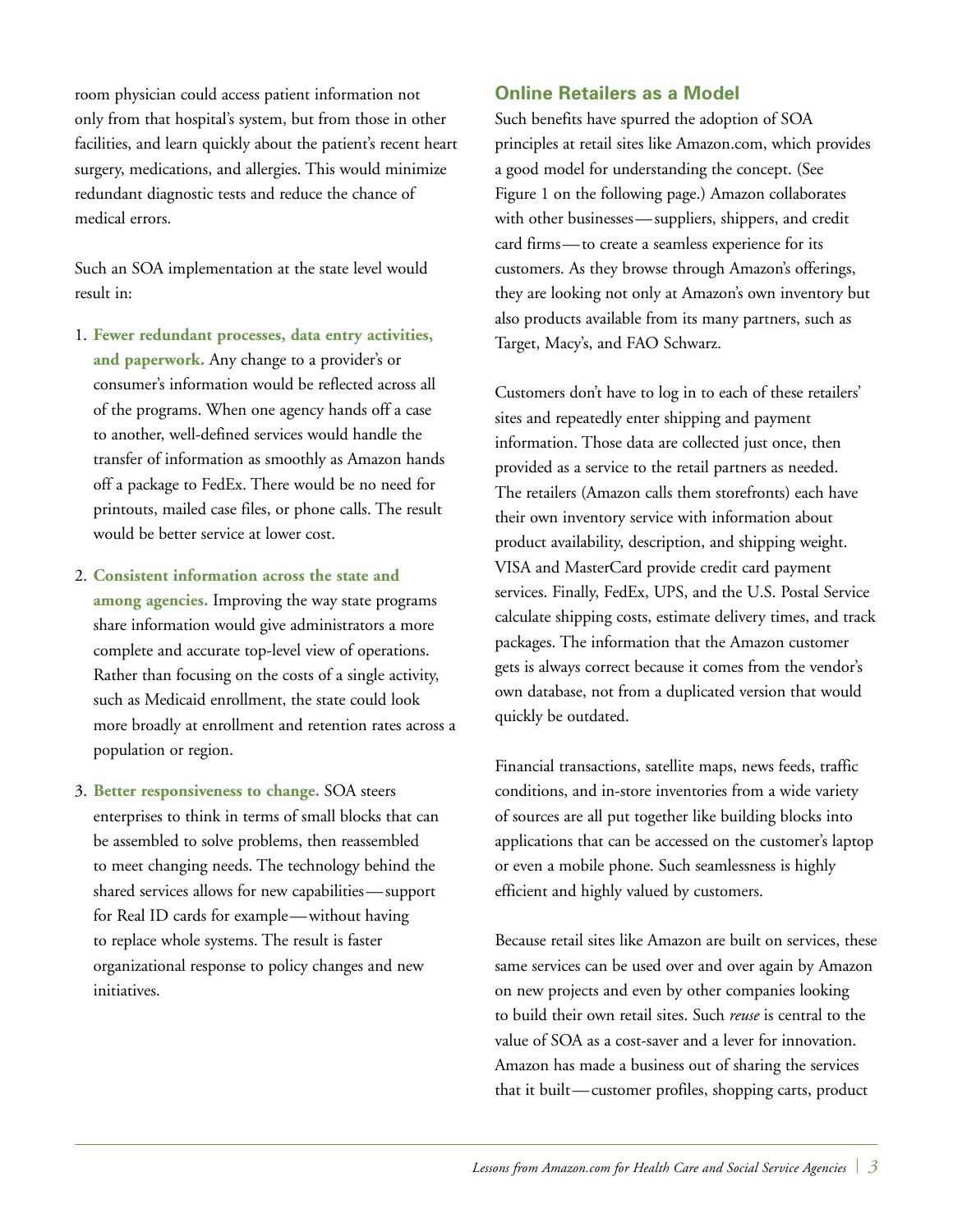



catalogs, and more. Amazon lets other firms build their own specialty retail application more quickly and cheaply without having to reinvent things that are already available through Amazon. Every innovation that the company puts into its shared services is enjoyed by the businesses that draw from those services.

It is important to emphasize that shared services include the people and processes supporting that service. For example, a customer service "service" would route an inquiry to a support person and may even initiate a phone call back to the customer. Likewise, a service that validates and credentials a physician may include processes to verify documents and degrees.

There are many other examples in the consumer world. Google's online map can be used as a "service" for other entities that want to overlay their own information from real estate listings to databases of good parking spots. In the corporate arena, firms use shared services to make global manufacturing supply chains more efficient, to add new services to wireless communication networks, and to improve the customer experience in the hospitality industry. In a 2008 Forrester Research survey of nearly 300 IT decisionmakers at North American and European enterprises, half of the respondents indicated that their firms were actively using SOA; among these, half were committed to SOA at a strategic enterprise level. Federal agencies including the IRS, NASA, FTC, and EPA have implemented SOA-based programs, as have many statelevel agencies.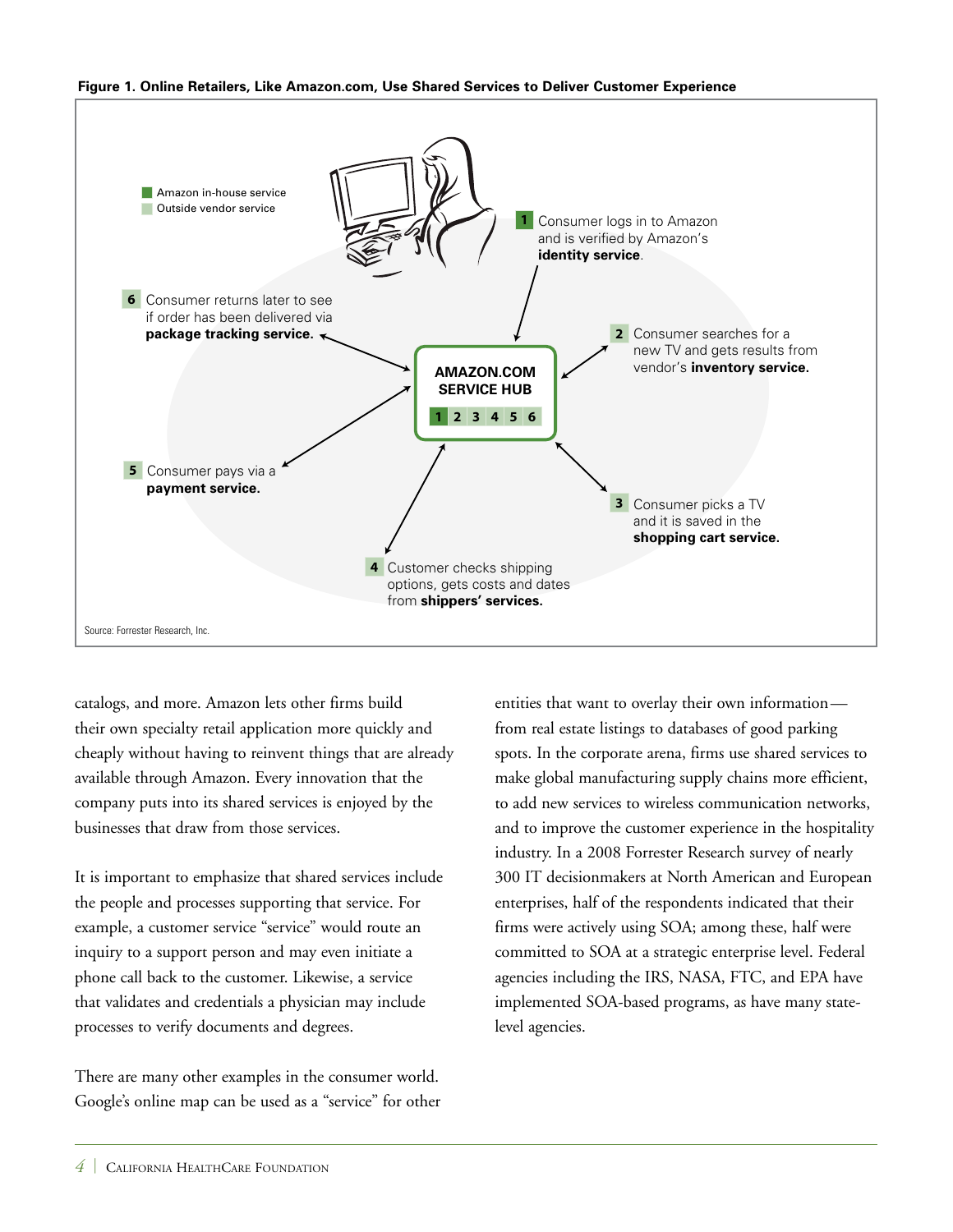## **SOA in Health Care**

There are significant opportunities to benefit from SOA in health care organizations, and also many challenges. The use of computers in clinical settings is still inconsistent at best. For example, while many hospitals have systems for their pharmacy, diagnostics lab, and emergency room, fewer than 4 percent enable physicians to enter orders or update records electronically. And barely 15 percent of clinics and physician practices in a typical community use an electronic health record (EHR). Most rely on handwritten charts and paper printouts. In large institutions with electronic records, a single patient's personal health information is likely spread across a dozen or more systems. Complicated scenarios are typical in health care, where a single patient may interact with many providers, and a single provider may interact with

many entities. Preventable medical errors due to gaps in communication are frequent.

An SOA approach would begin with identifying areas of redundancy among the administrative processes. Shared services might include a single "master record" for basic patient information, employment status, or government insurance program participation. Other elements might include program eligibility checking and income verification. Rather than trying to build all of the possible shared services into one large system, each shared service would be managed by the entity most closely responsible for the process and then offered, electronically, to other systems that need it. (See Figure 2.)



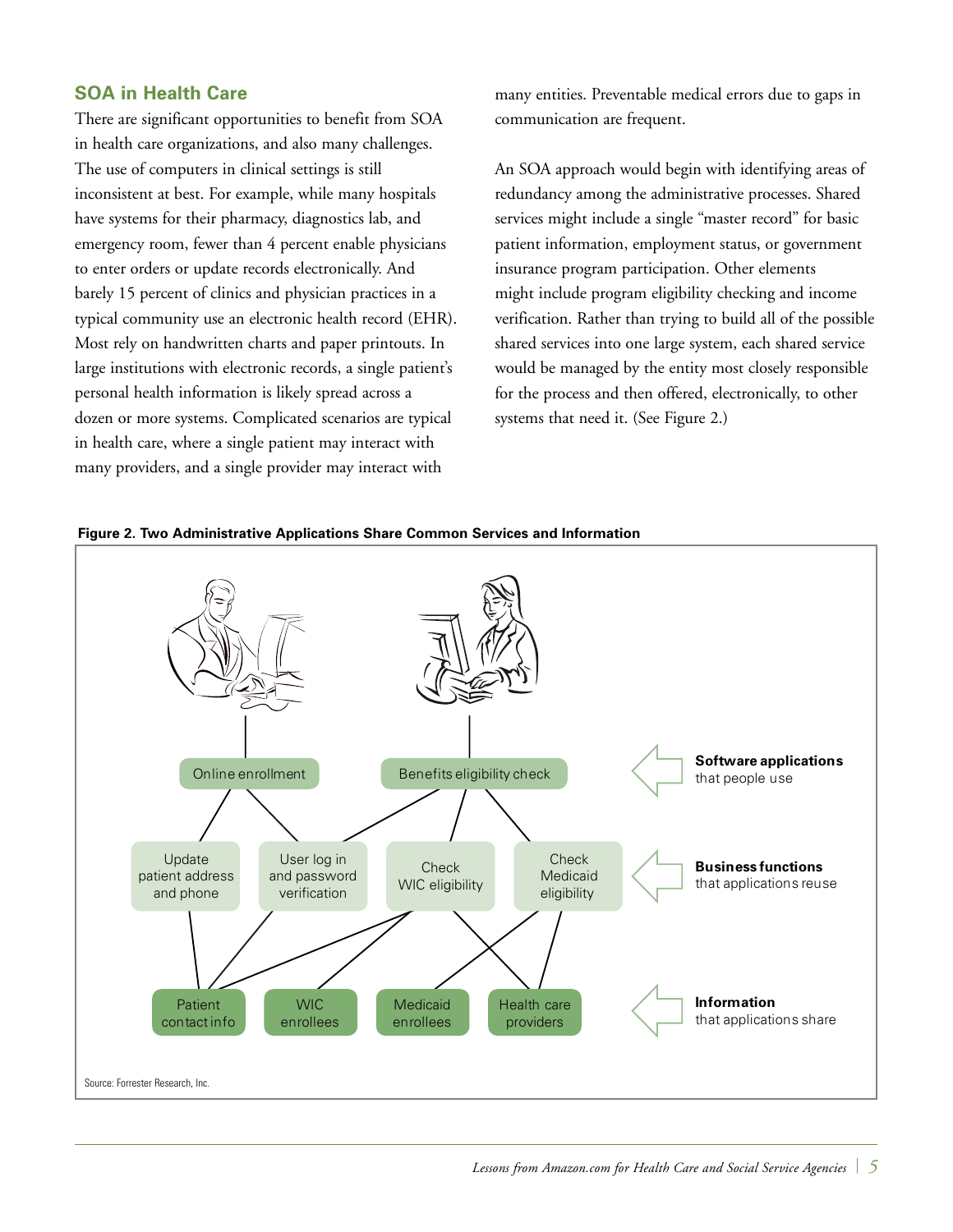These services could be combined as needed into user applications, such as a Web site that allows people to check their status and eligibility in a number of public health programs.

There are many possible ways to configure SOA solutions. In one scenario, an eligibility worker could quickly view all of the programs someone is enrolled in, reasons for denials in other programs, and even scan for other available forms of support. Because information is easily shared, patterns of abuse (the same person applying for various programs under slightly different names or addresses) would be detected quickly. Information about program usage and long-term outcomes could be aggregated and analyzed to learn what is working and what is not.

A "clinical summary" service could be created to present a patient's most important medical conditions, current medications, and allergies. A "health risk event" service could send a message to county health agencies when records include diagnoses related to particular communicable diseases. A "patient record locator" service could include a directory of providers that have records for each patient in a region, allowing physicians to access a more complete patient health record. All of these services would share not only common ways of connecting with each other, but also agreed-upon policies for security, reporting, and performance.

With these service agreements in place, isolated clinical practices would become a loosely knit federation of coordinated caregivers. A doctor could see recent changes to the patient's behavioral medications, an emergency room encounter, a change in primary residence, and the current diabetes treatment plan. The provider would also have access to the patient's eligibility and enrollment status in appropriate programs.

#### **SOA Governance**

At its core, SOA is a governance-driven undertaking more than a technology-driven one. It requires a high level of executive commitment because it involves a fundamental restructuring of who does what within the enterprise. SOA governance provides the framework for departments and teams throughout the organization to work together collaboratively. Governance discourages a "do your own thing" attitude and instead makes it easy for individual teams to participate in a way that promotes the creation of broadly sharable services.

For example, when a patient provides updated address information upon admission to the hospital, the admissions system would submit the new information to a service that makes it available to all of the other systems in the organization. For this to work properly, the admissions system must capture not only the address information it requires, but also any address information that other departments will need. The data must be in a format that all of the user departments can use. SOA governance provides the process and discipline for each department or agency to participate cooperatively in defining and using this information. It also prohibits unauthorized use and ensures that proper identity verification and authentication policies are observed.

#### Incremental Approach

Organizations that have successfully moved toward SOA have uniformly taken an incremental approach. Rather than attempting to recast their entire business as a collection of services, they focused first on one or two key business processes, or even a subset of a process, creating services that were initially used in a limited context and expanding their use over time. Every successful organization stresses the need for broad and constant communication so that everyone understands the SOA vision and his or her own role in bringing it to life.

The most common approach is to identify areas that are most troublesome and start there. In a hospital